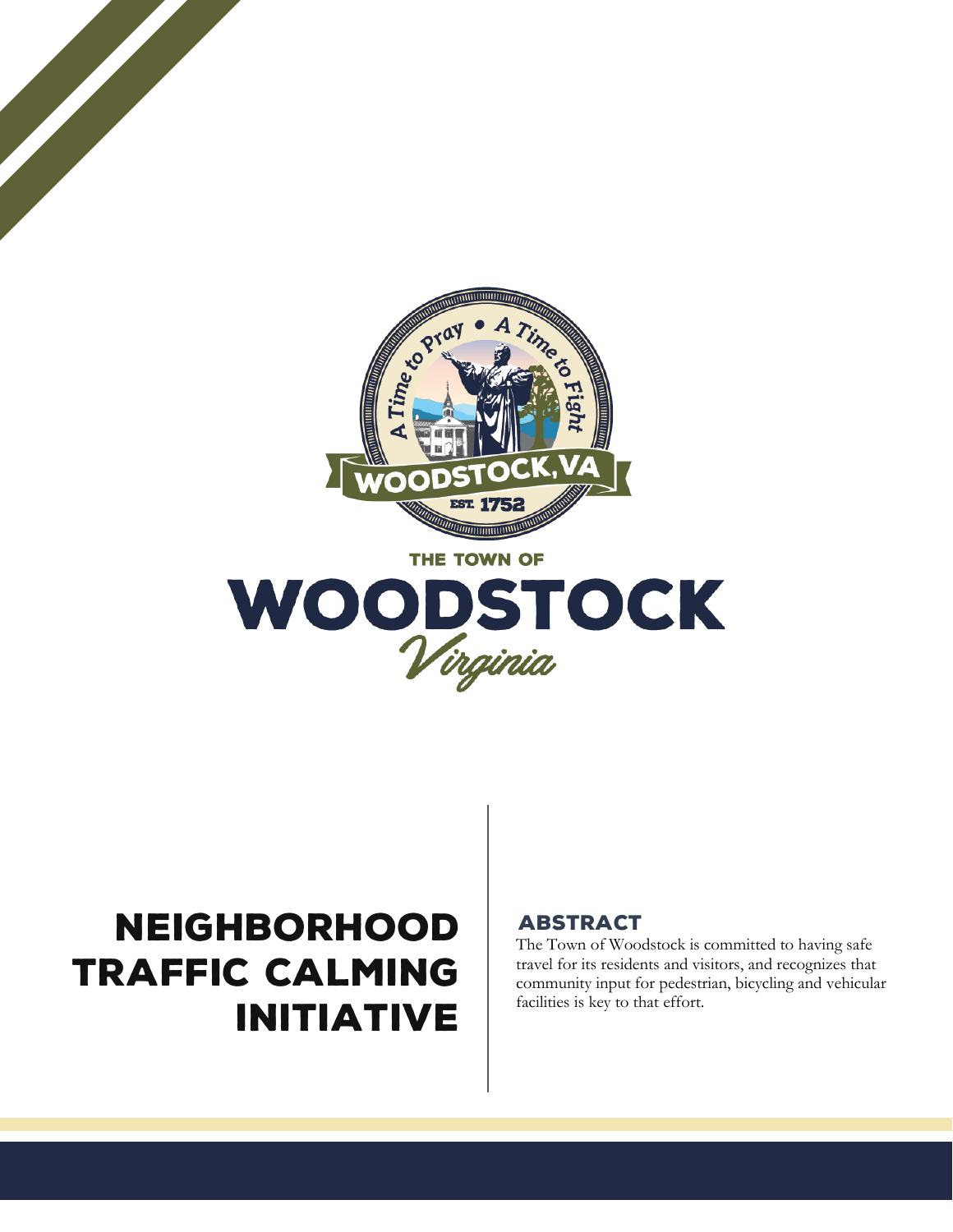

## **Neighborhood Traffic Calming Initiative**

The Town of Woodstock is committed to having safe travel for its residents and visitors, and recognizes that community awareness to engineering controls may be necessary for traffic calming in residential neighborhoods. Residents play a significant role in neighborhood education and organizing, in addition to engaging town officials in the discussion of neighborhood traffic calming needs. Please see the below process to educate and organize your neighbors, to request speed enforcement, to engage officials, to install engineering devices, and finally, to evaluate your efforts.

### **1. Get Started**

- a. Organize your neighborhood and designate a point-of-contact
- b. Request police enforcement and portable radar units (speed recorder devices/speed trailer)

### **2. Determine Eligibility for Neighborhood Traffic Calming Initiative**

- a. Define neighborhood/study area
- b. Submit formal request to the Urban Designer | Neighborhood Planner for a traffic count and speed study
- c. Urban Designer | Neighborhood Planner (and transportation engineer) evaluate the study results and determine the following in accordance with the Manual for Uniform Traffic Control Devices (MUTCD):
	- i. Does the neighborhood/study area meet minimum traffic volume requirements?
	- ii. Do the streets meet the  $85<sup>th</sup>$  percentile speed requirements?
	- iii. Do the streets have documented cut-through traffic?

## **3. Develop a Neighborhood Traffic Calming Plan**

- a. Discuss traffic calming measures with the neighborhood group and town staff
- b. Develop a traffic calming plan with town staff
- c. Send the request to the Urban Designer | Neighborhood Planner to transmit to the Town Manager and Street Committee
	- i. Did the Street Committee accept the plan?
- d. Plan is integrated in upcoming Capital Improvement Program

## **4. Implementation of Traffic Calming Initiative**

### **5. Evaluation**

a. Conduct a new traffic count and speed study to determine effectiveness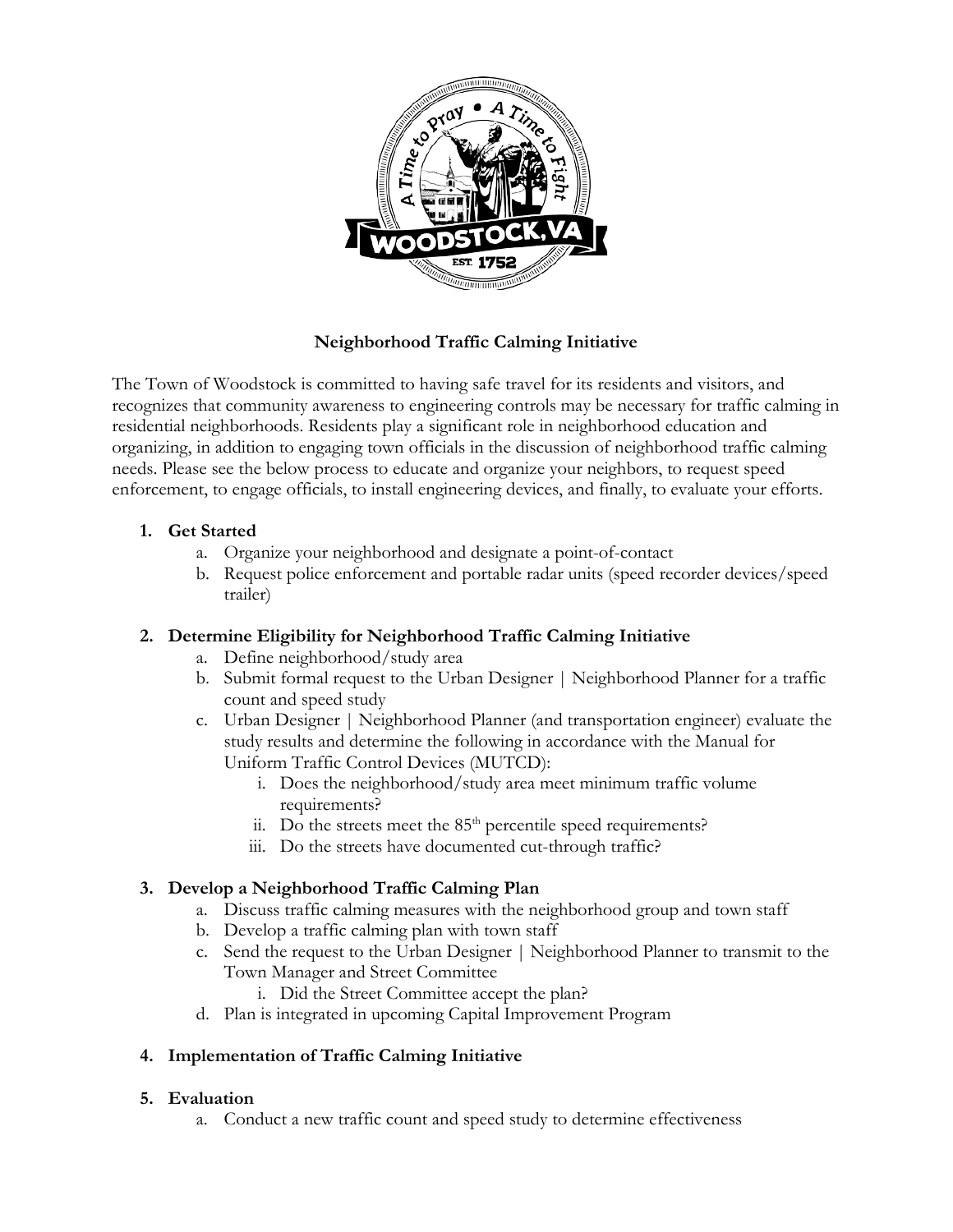#### **Traffic Calming Measures Outlined**

We will take a series of actions to address problems citizens have identified in their community. Using the "the three e's" approach to comprehensively address the problem:

- 1. Education First Step
	- a. Least Costly
	- b. Most Effective
- 2. Enforcement Next Step
	- a. Often needed to change bad behavior
- 3. Engineering Last Resort
	- a. Most expensive

Please find the below, VDOT-approved, traffic calming engineering controls that are installed in various conditions on residential streets:

## **INCREASED COMMUNITY EDUCATION**

**Public outreach campaign to inform the community of proposed changes and provide opportunity for comment**

- Temporary signs on roadways (variable message boards, etc.)
- Press releases for local newspapers
- Radio and television public service announcements
- Flyers for kids to take home from school
- Display advertisement in public places, like libraries and town hall
- Work with community groups and police to "spread the word"
- Sponsor educational table/booth at local events, like festivals and fairs, government services fair, etc.

#### *Advantages*

This is the most effective strategy to encouraging driving behavior in the community. As it is the least expensive, staff is capable of quickly engaging the right resources for an education campaign.

#### *Disadvantages*

Funding is needed to work with neighborhood groups and to develop an appropriate assortment of solutions to implement.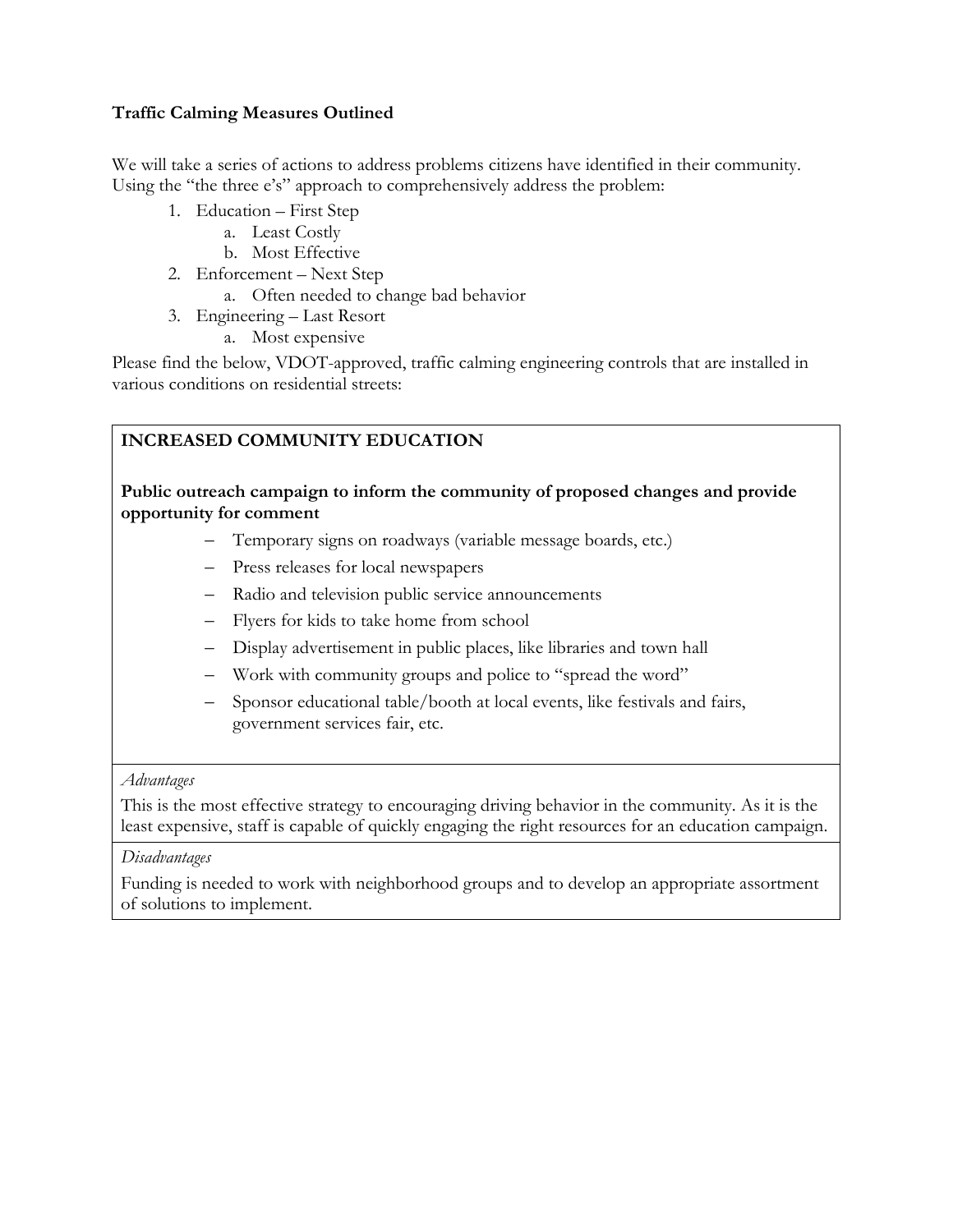## **INCREASED SIGNAGE**

This measure increases public awareness through visual communication that could include, more speed signs, 'slow children ahead' signs, or similar type signage.

*Advantages*

Increased public awareness, less expensive than engineering interventions.

*Disadvantages*

Increased signage could negatively affect aesthetics.

#### **INCREASED POLICE ENFORCEMENT**

This measure places law enforcement officers on streets where speeding is prevalent.

*Advantages*

Rapidly reduces speeding when a police officer is present. Visible radar recorder devices can make drivers aware of their speed.

*Disadvantages*

This is a temporary behavioral change in drivers. Sufficient human resources is problematic.

### **INCREASED FINES**

This measure places citizen responsibility prevalent.

*Advantages*

Posted fines increase awareness and creates a deterrent.

*Disadvantages*

Creates burden on lower income earners.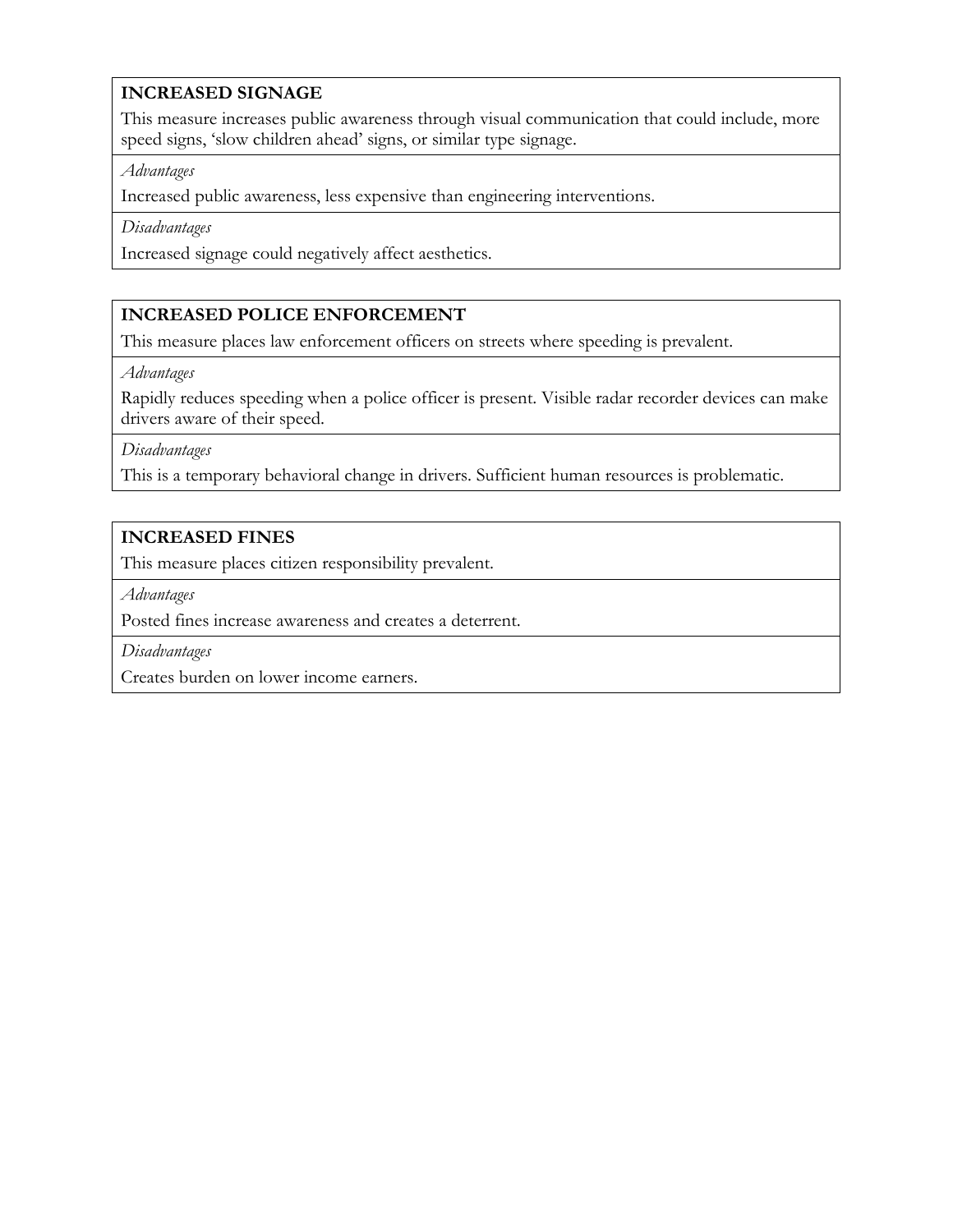#### **SPEED HUMP**

Speed humps are narrow, rounded, slightly raised areas crossing travel lanes. They are generally 12-feet long and are 3- to 4- inches high.

#### *Advantages*

Speed humps are relatively inexpensive. They are relatively easy for bicycles to cross if designed and installed properly. They are very effective in slowing travel speeds.

#### *Disadvantages*

They may divert traffic to parallel streets. They may cause damage to vehicles that do not slow down. Speed humps can be problematic to snow plowing crews.



## **CURB EXTENSIONS**

Curb extensions are a physical curbside constriction that narrows the travel lane. These can be at intersections or mid-block on streets that have existing curb and gutter.

#### *Advantages*

At intersections, they improve pedestrian circulation and space. They also reduce speeds at intersections, especially for right-turning vehicles. They create protected on-street parking bays and reduce both speeds and volumes.

#### *Disadvantages*

They may slow emergency vehicles making right turns. They may require the elimination of some on-street parking and may require bicyclists to briefly merge with vehicular traffic. They need to be carefully designed in order to have an aesthetic appeal in the streetscape.

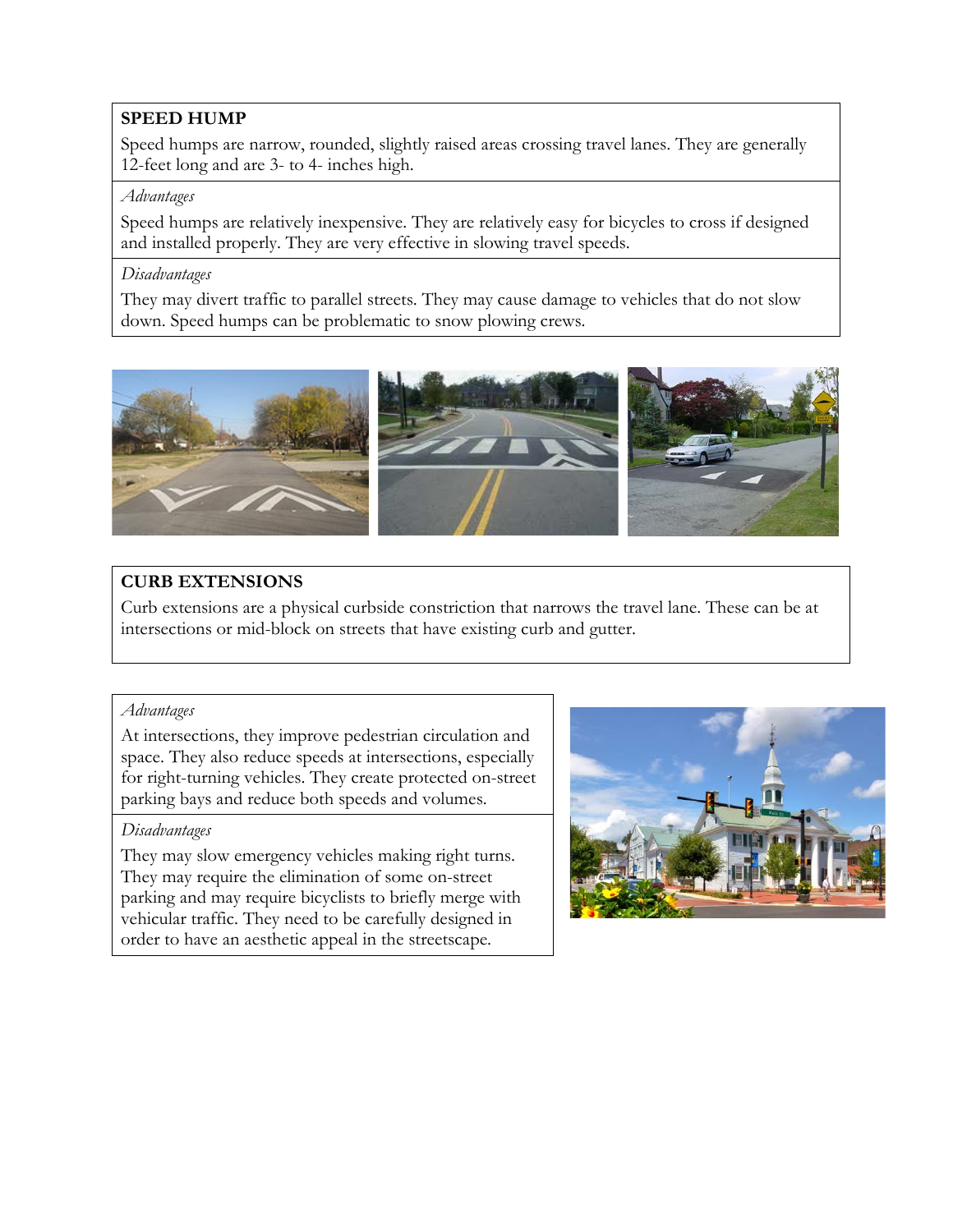## **LINE STRIPING**

Line striping (paint) for on-street parking, bicycle/pedestrian lanes, etc. can effectively constrict a wide right-of-way.

#### *Advantages*

They can improve pedestrian circulation when paired with an intersection (with a crosswalk). They provide for traffic calming due to constricted travel space for vehicles. Fairly inexpensive measure.

#### *Disadvantages*

Line striping paint has to be maintained indefinitely.



## **CHICANE**

Chicanes are alternating curb side constrictions that channel traffic in a snake-like configuration.

#### *Advantages*

Chicanes are an effective traffic calming measure by forcing vehicles to make a horizontal movement.

#### *Disadvantages*

Curb realignment can be costly, especially if landscaping and drainage issues exist. They may eliminate some on-street parking. They need to be carefully designed in order to have an aesthetic appeal in the streetscape.

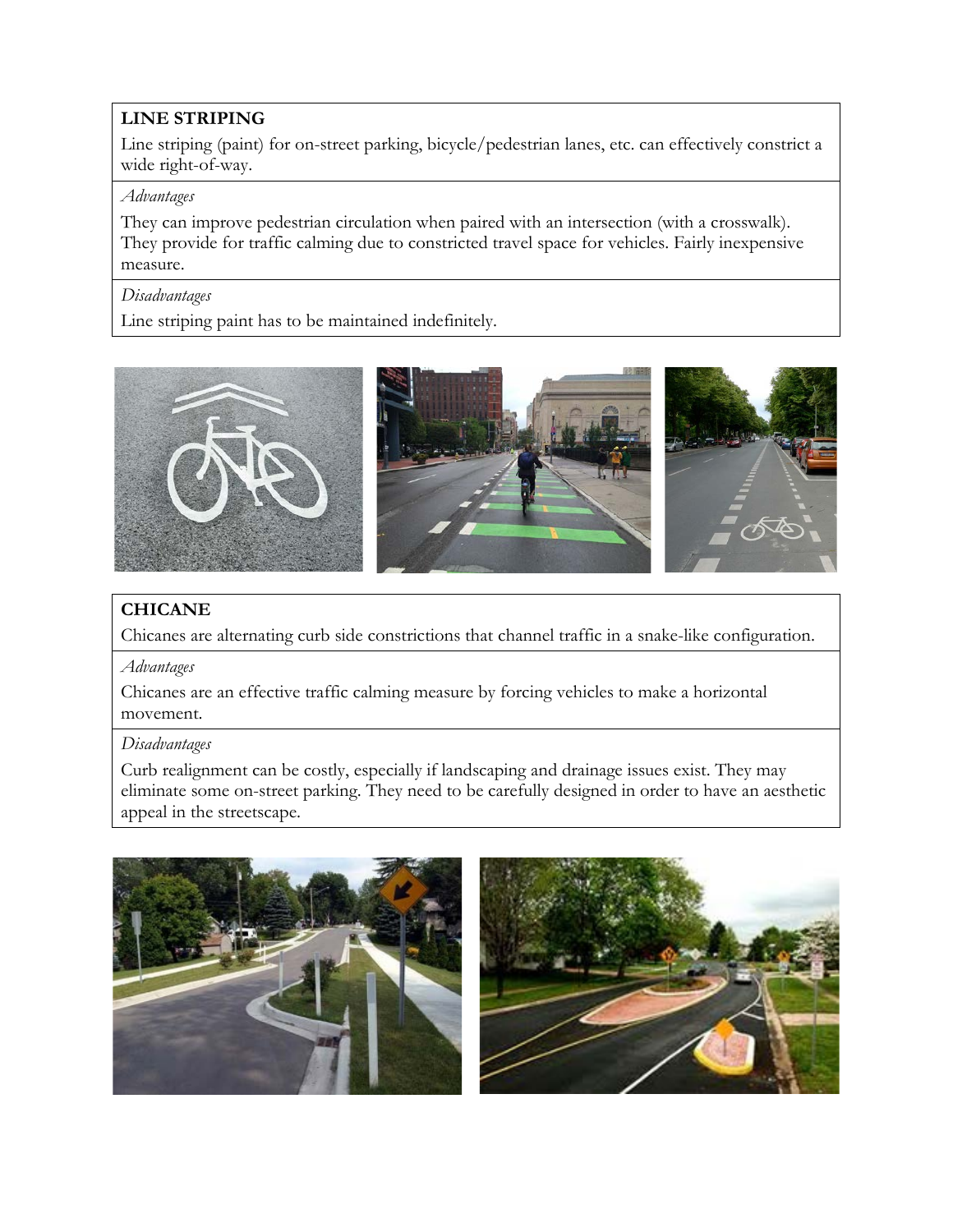## **RAISED INTERSECTION**

Flat, raised areas covering an entire intersection with ramps on all approaches.

#### *Advantages*

They can calm two streets at once and can improve pedestrian safety and vehicular safety. They can have a high aesthetic value if designed properly. Raised intersections do not take away onstreet parking spaces.

#### *Disadvantages*

They can be a more expensive traffic calming measure and can impact drainage significantly. They are less effective at reducing speed than the use of speed humps, speed tables, and raised crosswalks.



## **SPEED TABLE/RAISED CROSSWALKS**

Speed tables are flat-topped, 10-foot wide speed humps that allow for safe pedestrian traffic.

*Advantages*

They are smoother on larger vehicles than speed humps and are effective at reducing speeds.

### *Disadvantages*

They may divert traffic to parallel streets. They may cause damage to vehicles that do not slow down.